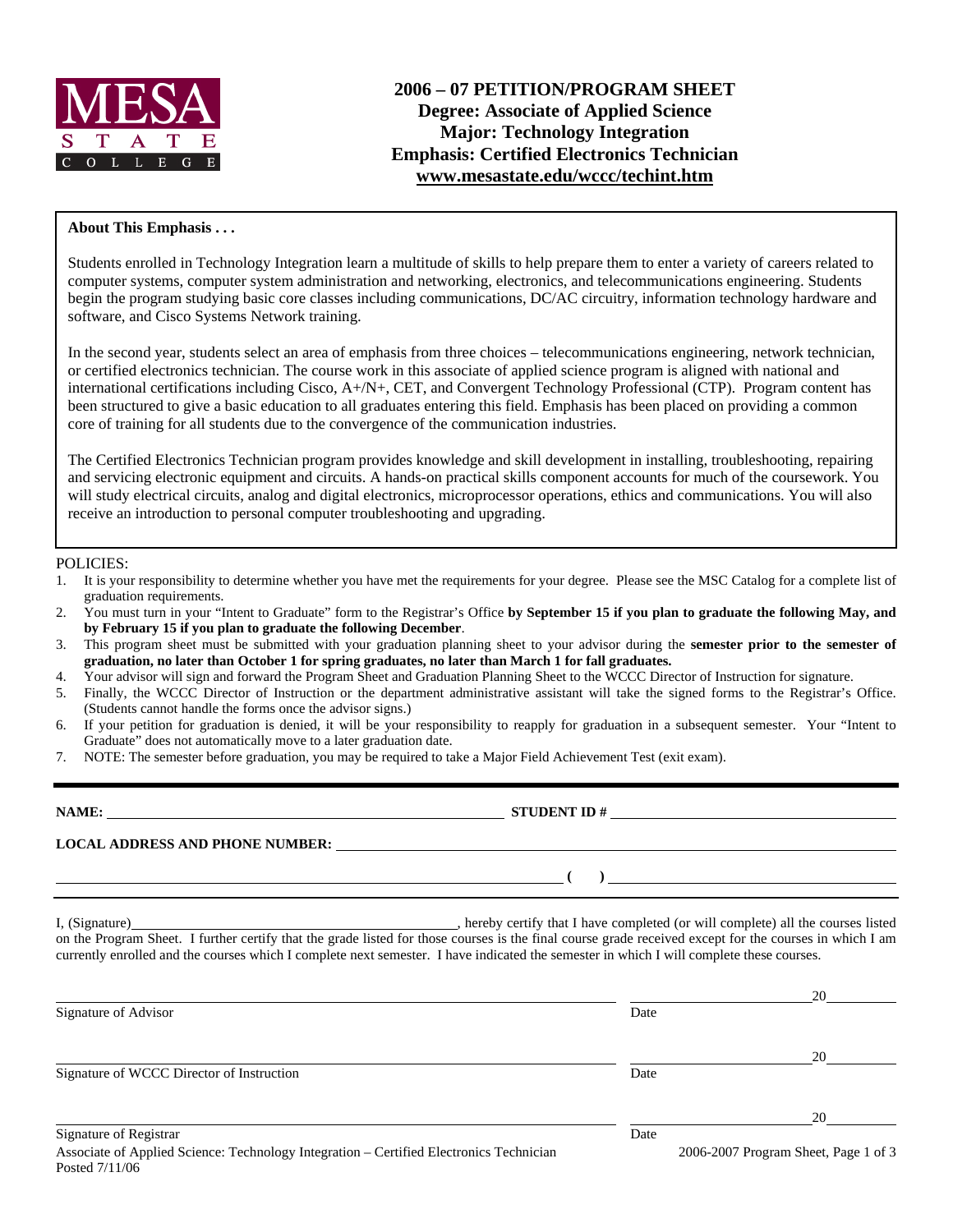- A cumulative grade point average of 2.0 or higher must be maintained for all courses taken and a "C" or better must be achieved in each course which comprises the area of emphasis or specialization for TECI.
- It is recommended that students work closely with a faculty advisor when selecting appropriate courses and scheduling classes.

|                                       |     | <b>GENERAL EDUCATION</b> (18 Semester Hours) |                |      |      |                                       |                                                                                  |     |        |       |      |      |           |
|---------------------------------------|-----|----------------------------------------------|----------------|------|------|---------------------------------------|----------------------------------------------------------------------------------|-----|--------|-------|------|------|-----------|
| Course                                | No. | Credit                                       | Grade          | Term | Year | Trns/Subs                             | Course                                                                           | No. | Credit | Grade | Term | Year | Trns/Subs |
|                                       |     | <b>English</b> (6 semester hours)            |                |      |      |                                       | Social and Behavioral Science, Humanities or Selected Speech                     |     |        |       |      |      |           |
| ENGL                                  | 111 |                                              | $\overline{3}$ |      |      |                                       | <b>Courses</b> (6 semester hours)                                                |     |        |       |      |      |           |
| ENGL                                  | 112 | $\frac{3}{2}$                                |                |      |      |                                       |                                                                                  |     |        |       |      |      |           |
|                                       |     |                                              |                |      |      |                                       |                                                                                  |     |        |       |      |      |           |
| <b>Mathematics</b> (4 semester hours) |     |                                              |                |      |      | <b>Kinesiology</b> (2 semester hours) |                                                                                  |     |        |       |      |      |           |
| MATH                                  |     | 113 4                                        |                |      |      |                                       | <b>KINE/HPWA</b>                                                                 | 100 |        |       |      |      |           |
|                                       |     |                                              |                |      |      |                                       | <b>KINA/HPWE</b>                                                                 |     |        |       |      |      |           |
|                                       |     |                                              |                |      |      |                                       | See the M.S.C. catalog for the list of approved KINA/HPWE/Selected DANC courses. |     |        |       |      |      |           |

# **Associate of Applied Science: Technology Integration – Certified Electronics Technician** (49 Semester Hours)

| Course      | No.  | Credit                  | Grade                           | Term | Year | Trns/Subs | Course      | No.        | Credit                    | Grade                                                                                                                                                                                                                                | Term                                                   | Year | Trns/Subs |
|-------------|------|-------------------------|---------------------------------|------|------|-----------|-------------|------------|---------------------------|--------------------------------------------------------------------------------------------------------------------------------------------------------------------------------------------------------------------------------------|--------------------------------------------------------|------|-----------|
| <b>TECI</b> | 117  | $\frac{3}{2}$           |                                 |      |      |           | <b>TECI</b> | <u>231</u> | $\frac{3}{2}$             |                                                                                                                                                                                                                                      | <u> 1989 - John Harry Barnett, francuski politik (</u> |      |           |
| <b>TECI</b> | 118  | $\frac{3}{2}$           |                                 |      |      |           | <b>TECI</b> | 231L       | $\mathbf{1}$              | <u>and the state of the state of the state of the state of the state of the state of the state of the state of the state of the state of the state of the state of the state of the state of the state of the state of the state</u> |                                                        |      |           |
| <b>TECI</b> | 121  | $\frac{2}{2}$           |                                 |      |      |           | <b>TECI</b> | <u>256</u> | $\overline{\phantom{0}3}$ | <b>Contract Contract</b>                                                                                                                                                                                                             |                                                        |      |           |
| <b>TECI</b> | 132  | $\overline{3}$          |                                 |      |      |           | <b>TECI</b> | 256L       | $\perp$                   |                                                                                                                                                                                                                                      |                                                        |      |           |
| <b>TECI</b> | 164  | $\frac{3}{2}$           | <u> 1999 – Jan Albert III (</u> |      |      |           | <b>TECI</b> | 260        | $\frac{3}{2}$             | the control of the control of                                                                                                                                                                                                        |                                                        |      |           |
| <b>TECI</b> | 164L | $\overline{1}$          |                                 |      |      |           | <b>TECI</b> | 260L       | $\perp$                   | <u>and the company of the company of the company of the company of the company of the company of the company of the company of the company of the company of the company of the company of the company of the company of the com</u> |                                                        |      |           |
| <b>TECI</b> | 165  | $\overline{\mathbf{3}}$ |                                 |      |      |           | <b>TECI</b> | <b>290</b> | $\overline{2}$            |                                                                                                                                                                                                                                      |                                                        |      |           |
| <b>TECI</b> | 165L |                         |                                 |      |      |           | <b>TECI</b> | $-292$     | $\frac{4}{ }$             |                                                                                                                                                                                                                                      |                                                        |      |           |
| <b>TECI</b> | 170  | $\frac{3}{2}$           |                                 |      |      |           | <b>UTEC</b> | 107        | $\frac{4}{ }$             |                                                                                                                                                                                                                                      |                                                        |      |           |
| <b>TECI</b> | 180  | 3                       |                                 |      |      |           | <b>UTEC</b> | 251        | 2                         |                                                                                                                                                                                                                                      |                                                        |      |           |
|             |      |                         |                                 |      |      |           |             |            |                           |                                                                                                                                                                                                                                      |                                                        |      |           |

#### **GENERAL EDUCATION** (18 Semester Hours)

**English – 6** Semester Hours ENGL 111 **and** ENGL 112

**Mathematics – 4** semester hours MATH 113

**Social and Behavioral Science, Humanities, or Selected Speech Courses – 6** semester hours (See current MSC catalog for the approved list of courses that fulfill this requirement.)

**Kinesiology – 2** semester hours KINE/HPWA 100 and one KINA/HPWE/Selected DANC course